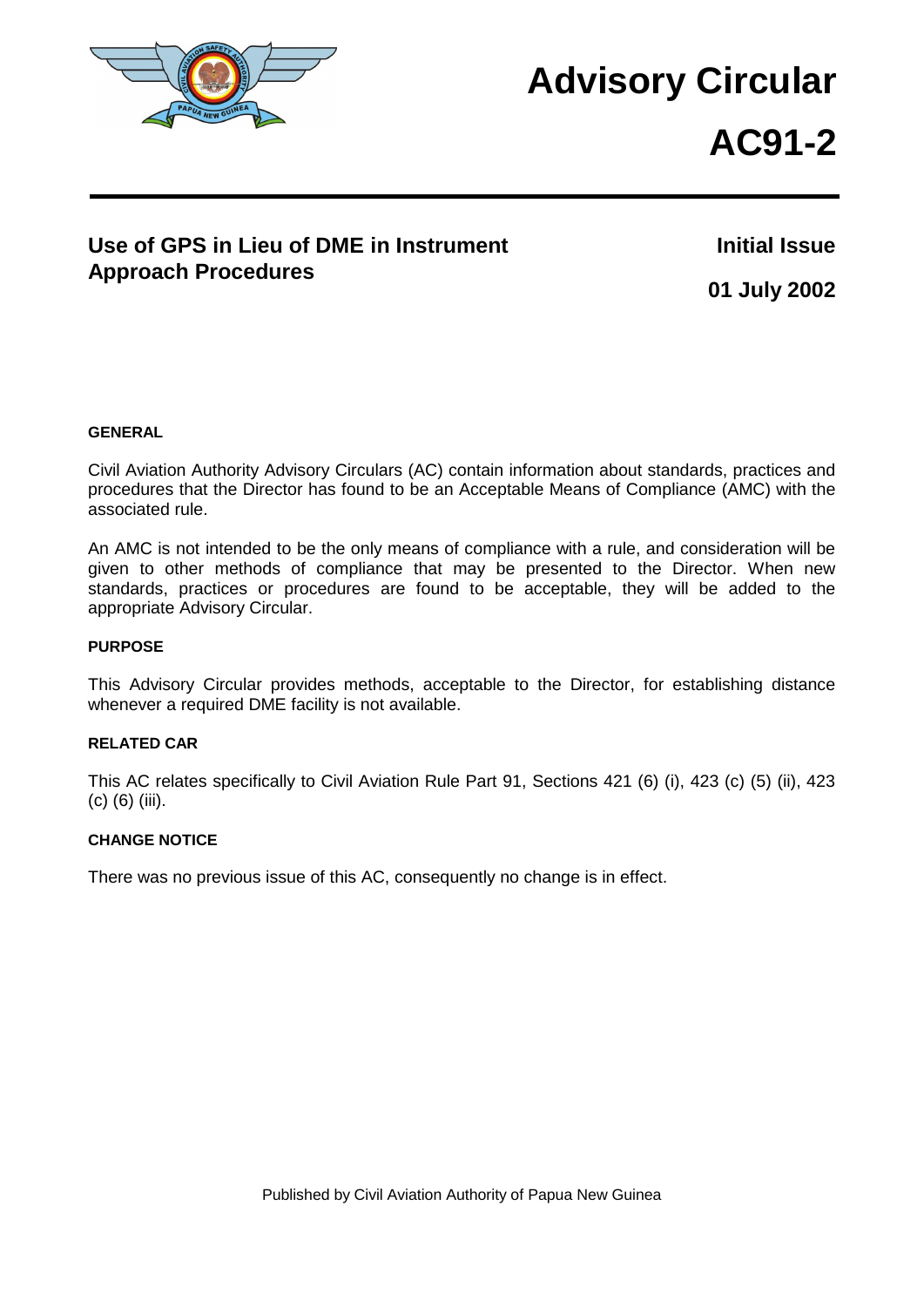## **Table of Contents**

| 1. Applicability |                        | $\mathbf{2}$ |
|------------------|------------------------|--------------|
| 2. Approval      |                        | 2            |
| 3. Requirements  |                        | $\mathbf 2$  |
| (a)              |                        | . 2          |
| (b)              |                        | 2            |
|                  | 4. Flight Notification | 3            |
| 5. Review        |                        | 3            |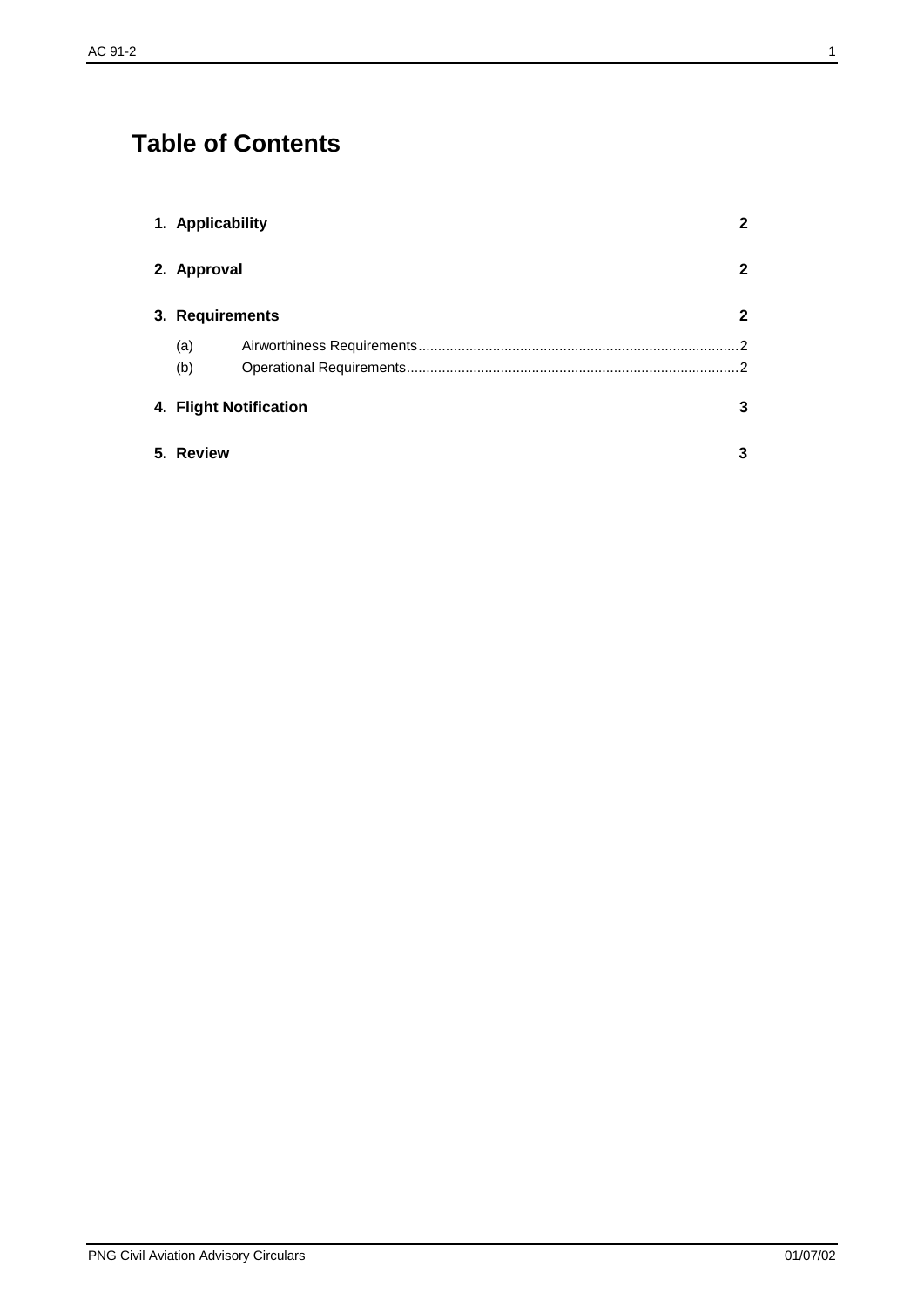## <span id="page-2-0"></span>**1. Applicability**

The relevant sections of CAR Part 91, quoted on page 1, relate to the use of DME for distance indication in holding and approach procedures. It has now been determined that there are circumstances in which it will be possible to use GPS distance information, whenever DME information cannot be obtained, to conduct a holding or approach procedure. Adherence to the specifications contained herein will allow the substitution of GPS for DME distance, whenever indicated on an IAL chart.

Note that, although there is no specific regulatory reference to the use of DME in ILS procedures, as will be seen herein, this AC applies equally to all types of procedures which primarily require the use of a terrestrial radionavigation aid.

## <span id="page-2-1"></span>**2. Approval**

Aircraft involved in IFR flight that can comply with the specifications of this AC may use GPS in lieu of DME for NDB/DME, L/DME, VOR/DME, ILS/DME, LLZ/DME and DME Descent approach procedures, when the IAL chart states that GPS may be used in lieu of DME and :-

- (a) the DME required for the procedure is able to be selected from the database, or
- (b) the DME is co-located with the NDB or VOR and the co-ordinates of these navaids exist in the database.

## <span id="page-2-2"></span>**3. Requirements**

The following requirements must be satisfied for GPS to be used in lieu of DME :-

#### <span id="page-2-3"></span>**(a) Airworthiness Requirements**

- (1) GPS navigation equipment must have TSO C129, C129a, C145, C145a, C146 or C146a (or CAA approved equivalent) authorisation;
- (2) GPS receivers must be installed in Papua New Guinea civil registered aircraft in accordance with the CAAP 35-1; and
- (3) Automatic barometric aiding function, as provided by TSO C129, C129a, C145, C145a, C146 or C146a must be functional.

*Note : Operators should be aware that TSO C129, C129a, C145, C145a, C146 or C146a receivers may not be able to take advantage of future enhanced GPS capabilities, such as Wide or Local Area Augmentation Systems (WAAS or LAAS).* 

#### <span id="page-2-4"></span>**(b) Operational Requirements**

- (1) Operating instructions for GPS navigation equipment must be carried on board the aircraft and, for commercial operations, incorporated into the operator's exposition (or Operations Manual).
- (2) GPS navigation equipment must be operated in accordance with manufacturer's operating instructions and any additional requirements specified in the approved aircraft flight manual, or flight manual supplement.
- (3) In addition to GPS, aircraft must be fitted with serviceable radionavigation systems as specified in CAR Part 91.519, or the operator's approved Minimum Equipment List.
- (4) The database medium (card, chip, etc) must be current and of a kind endorsed by the receiver manufacturer.